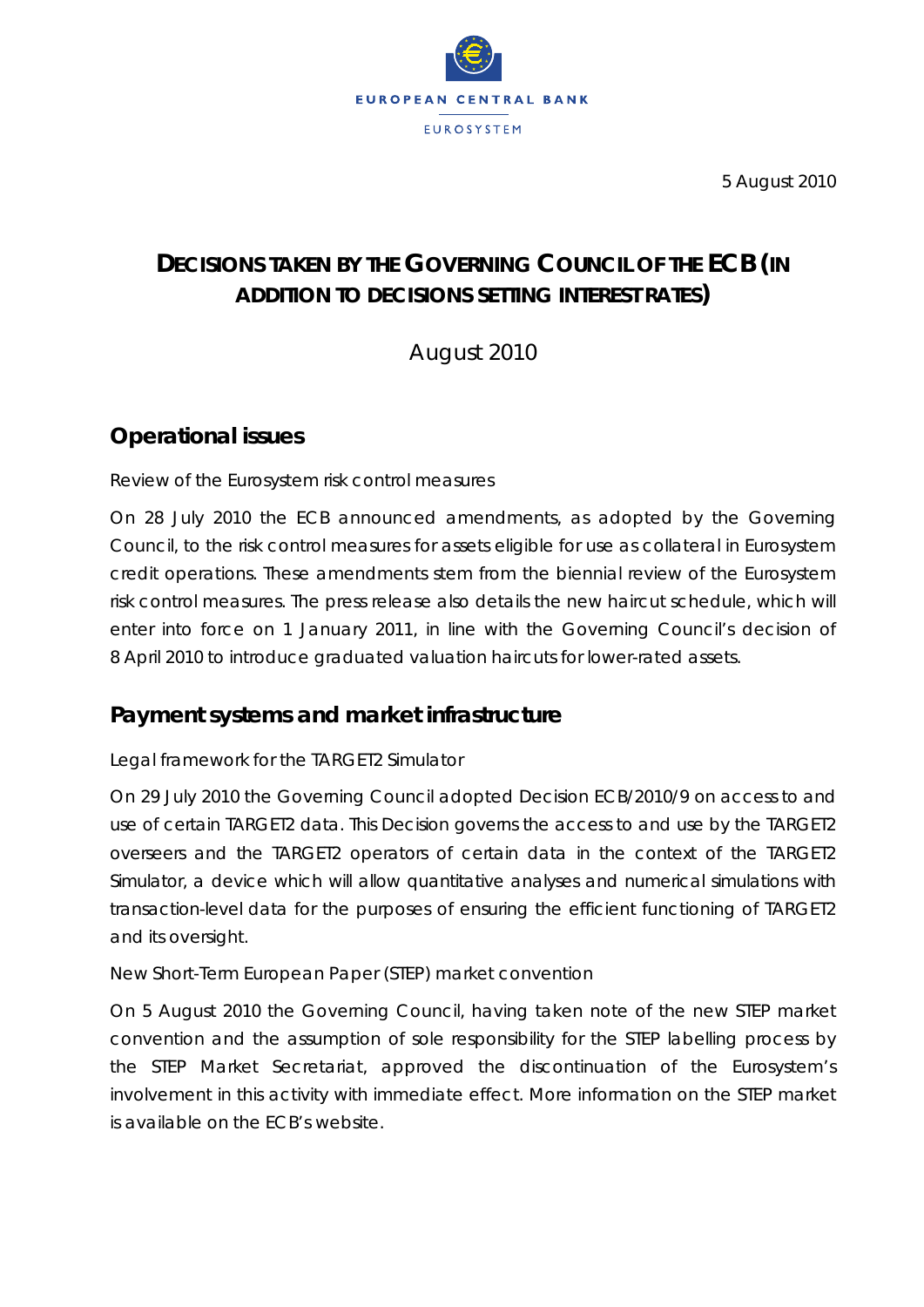### **Financial stability and supervision**

*The Eurosystem's response to the European Commission's public consultation on short selling*

On 5 August 2010 the Governing Council approved the Eurosystem's response to the European Commission's public consultation on short selling and authorised its publication on the ECB's website.

## **Advice on legislation**

*ECB Opinion on the containment of public expenditure, as regards the Banca d'Italia*

On 26 July 2010 the Governing Council adopted this opinion at the request of the Italian Ministry of Economic Affairs and Finance (CON/2010/58).

*ECB Opinion on the careers of Deutsche Bundesbank civil servants*

On 29 July 2010 the Governing Council adopted this opinion at the request of the Deutsche Bundesbank (CON/2010/59).

*ECB Opinion on the minimum reserves framework in Estonia*

On 2 August 2010 the Governing Council adopted this opinion at the request of Eesti Pank (CON/2010/60).

*ECB Opinion on certain competences of the Governing Council of Българска народна банка (Bulgarian National Bank)*

On 3 August 2010 the Governing Council adopted this opinion at the request of the Governor of Българска народна банка (Bulgarian National Bank) (CON/2010/61).

*ECB Opinion on amendments to various laws regarding the reduction of financial imbalances in Hungary*

On 4 August 2010 the Governing Council adopted this opinion at the request of the Hungarian Ministry of the National Economy (CON/2010/62).

*ECB Opinion on implementing rules regarding compensation systems at institutions and insurance companies*

On 5 August 2010 the Governing Council adopted this opinion at the request of the German Federal Ministry of Finance (CON/2010/63).